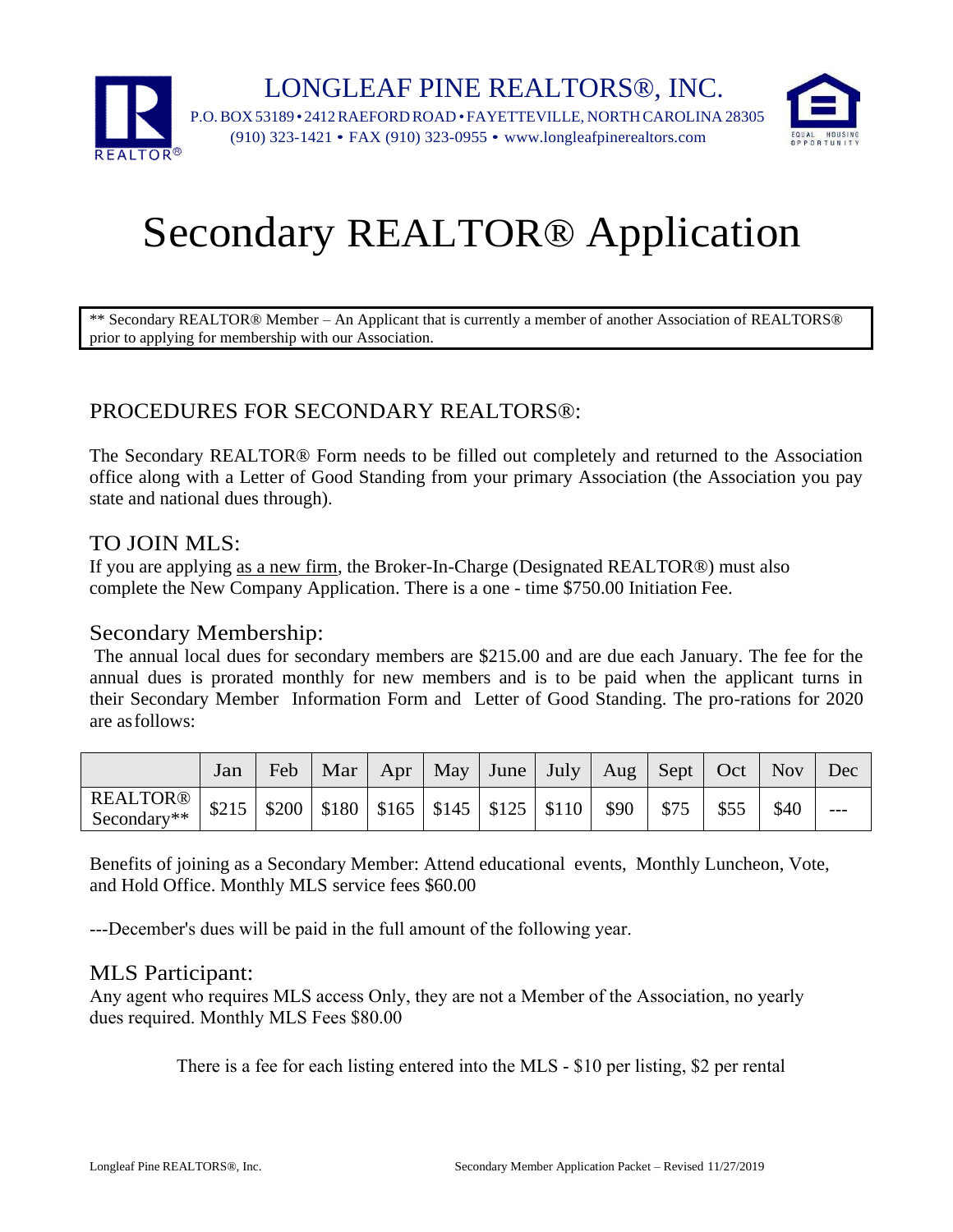## MLSMembership/ServiceFeesforREALTORS®ofOther Associations



Per NAR Board of Choice we Cannot Force Agents to Join LLPR to Gain Access to our MLS.

We are Allowed to Charge a Higher Fee for LLPR Non Member MLS Participants to Cover Cost of Code of Ethics/Professional Standards Enforcement.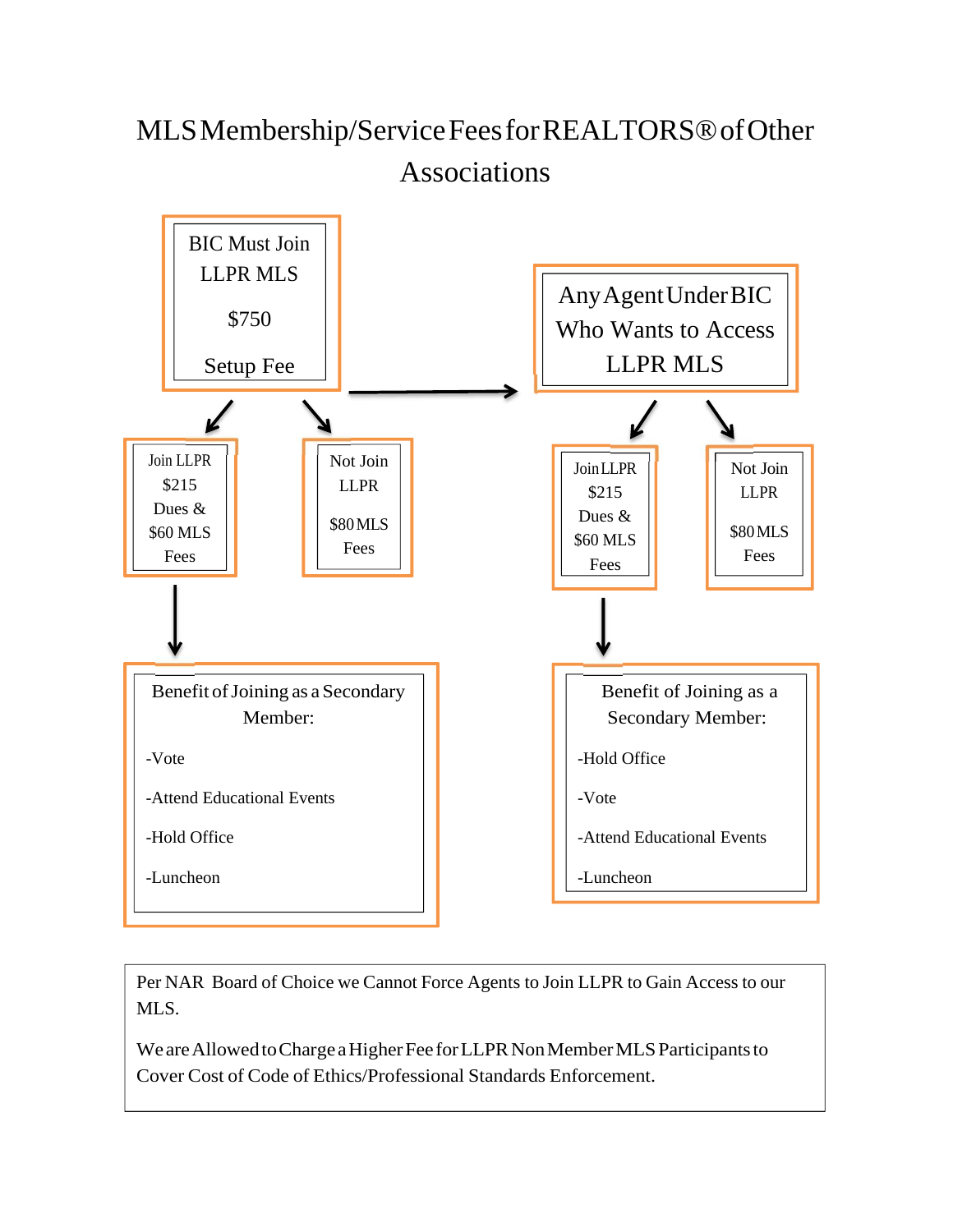LONGLEAF PINE REALTORS®, INC. P.O. BOX 53189 • 2412 RAEFORD ROAD • FAYETTEVILLE, NORTH CAROLINA 28305 (910) 323-1421 • FAX (910) 323-0955 [•www.longleafpinerealtors.com](http://www.longleafpinerealtors.com/)





To serve you more effectively, please call the Association office at (910) 323-1421 to schedule an appointment to get your Supra eKEY. Please note that your appointment will take about 30 minutes.

#### eKEY:

Using eKEY software turns your smartphone into a lockbox key. You may use your BlackBerry, iPhone, or Android powered phone. The eKEY fee is billed around the 23rd of each month by debit or credit card only. The Activation Fee must be paid for during your initial setup appointment.

| <b>Start Date</b> | <b>End Date</b> | Service Type | Monthly<br>Service Fee | Service Fee Activation<br>with Tax | Fee   |
|-------------------|-----------------|--------------|------------------------|------------------------------------|-------|
| 06/23/20          | 07/23/21        | <b>Basic</b> | 16.01                  | 17.13                              | 50.00 |
| 06/23/20          | 07/23/21        | Professional | 26.20                  | 28.03                              | 50.00 |

#### KEYBOXES:

You may purchase a Supra BT iBox from the Association for \$110.00.